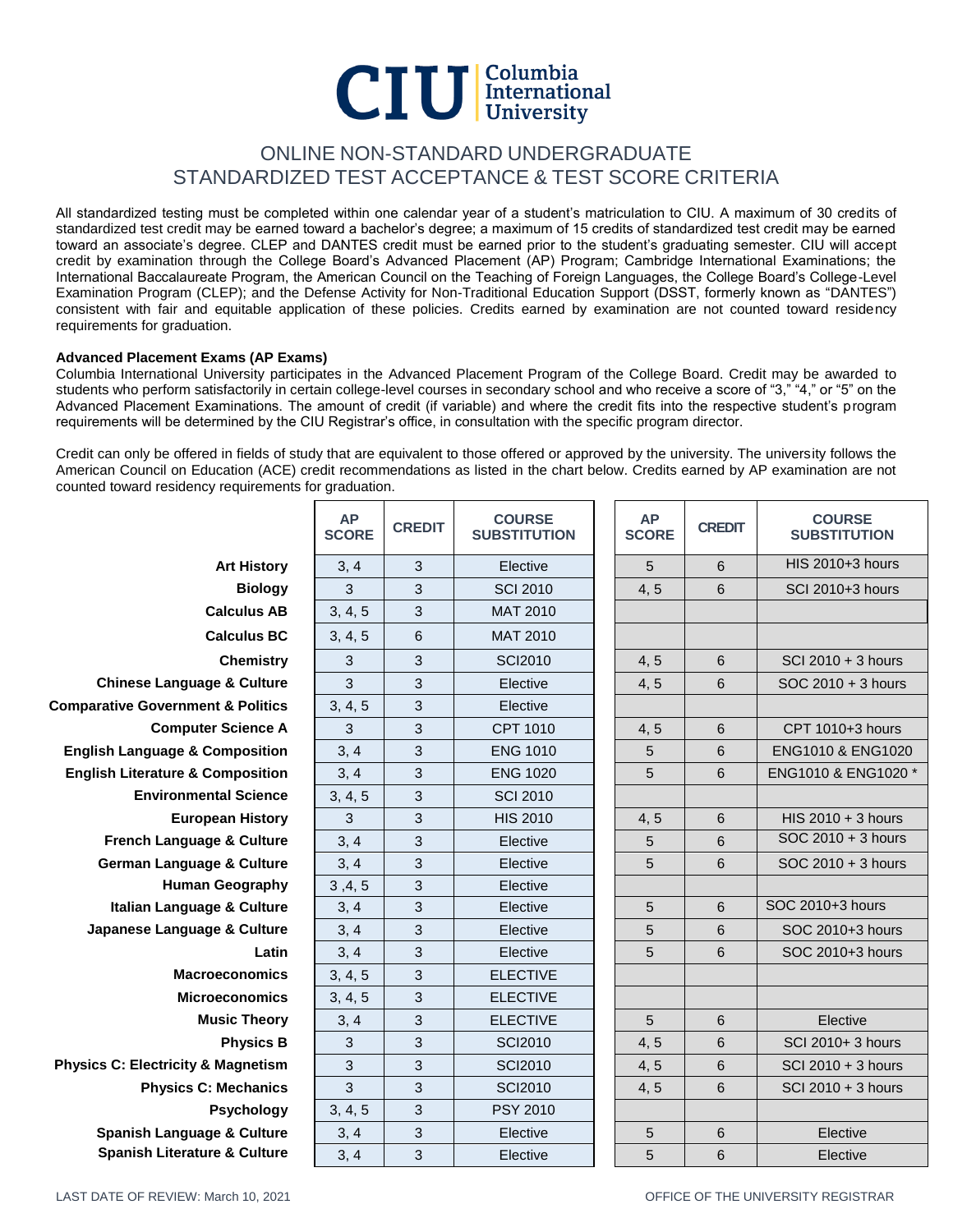| <b>Statistics</b>                              | 3, 4, 5  | 3  | <b>BUS 2010</b> |  |   |                 |
|------------------------------------------------|----------|----|-----------------|--|---|-----------------|
| Studio Art: 2-D Design                         | 3, 4, 5  |    | Elective        |  |   |                 |
| Studio Art: 3-D Design                         | 3, 4, 5, | 3  | Elective        |  |   |                 |
| <b>Studio Art: Drawing</b>                     | 3, 4, 5  | -3 |                 |  |   |                 |
| <b>United States Government &amp; Politics</b> | 3, 4, 5  | 3  | <b>HIS 2010</b> |  |   |                 |
| <b>United States History</b>                   | 3, 4     | 3  | <b>HIS 2010</b> |  | 6 | HIS 2010+3 hrs. |
| <b>World History</b>                           | 3, 4, 5  |    | <b>HIS 2010</b> |  |   |                 |

## **Cambridge International Examinations**

Columbia International University awards credit for Advanced Subsidiary (AS) and Advanced (A) level Cambridge International Examinations for which students earn a grade of "E" or better. Advanced Subsidiary (AS) examinations are awarded three semester hours and Advanced (A) level are awarded six semester hours. Credit is awarded only for the A level examination if the transcript indicates both AS and A level examinations for a single content area. Credit for duplicate examinations will not be awarded. Credit is recorded by the Office of the University Registrar in accordance with standard transfer practices and in consultation with the specific program director.

### **International Baccalaureate Program**

CIU awards credit for higher-level International Baccalaureate (IB) examination scores upon receipt of the official IB Examination results. IB courses which may be applied to the CIU curriculum are listed below.

|                             | <b>SCORE OF 4</b>    | <b>SCORE OF 5, 6, 7</b>                 |
|-----------------------------|----------------------|-----------------------------------------|
| Art/Design                  | 3 elective hours     | 6 elective hours                        |
| English                     | ENG 1010 (3 hours) * | ENG 1010 & ENG 1020 (6 hours) *         |
| German                      | 3 elective hours     | 6 Elective Hours                        |
| <b>History: Europe</b>      | 3 elective hours     | 6 Elective Hours                        |
| <b>Mathematical Methods</b> | MAT 2010 (3 hours)   | MAT 2010 and 3 Elective Hours (6 hours) |
| <b>Philosophy</b>           | PHI 1010 (3 hours)   | PHI 1010 (3 hours)                      |
| <b>Physics</b>              | 3 elective hours     | 6 Elective Hours                        |
| <b>Psychology</b>           | PSY 2010 (3 hours)   | PSY 2010 (3 hours)                      |

### **The American Council on the Teaching of Foreign Languages**

The American Council on the Teaching of Foreign Languages (ACTFL) assesses proficiency in over 37 languages. CIU recognizes the evaluation of ACTFL and will accept their Oral Proficiency Interview (OPI) and Oral Proficiency Interview Computer (OPIC) as evidence of language proficiency and will grant up to 12 credits, according to the recommendation of the American Council on Education (ACE). CIU will not accept ACTFL assessment of the English language for foreign language credit. Additional information regarding this language proficiency testing program can be found at www.actfl.org. For on-campus assistance in arranging for ACTFL testing contact the Academic Success Center.

#### **College-Level Examination Program (CLEP) or DANTES Subject Standardized Tests (DSST)**

The College-Level Examination Program (CLEP) and the DANTES Subject Standardized Tests (DSST) are used to establish credit for certain college courses. For CLEP exams that are approved by the university, minimum raw score requirements for credit and credit hours approved per exam are listed on the next page. For DSST examinations, CIU follows the recommendations provided by the American Council on Education's College Credit Recommendation Service (ACE CREDIT).

All CLEP and DANTES exams must be completed within one calendar year of a student's matriculation to CIU. CLEP and DANTES credit must be earned prior to the student's graduating semester. Students are encouraged to take exams prior to arriving on campus at a testing center, but may take the CLEP exam at CIU's Academic Success Center. (The CIU school code for CLEP testing is 5116.)

If students have credit in a content area for which they desire to attempt an examination, students must waive (disavow) the credit before taking the exam. CIU will not grant standardized test credit for any course for which the student is currently enrolled, has already been awarded credit, or has audited.

Credit earned by CLEP or DSST examination is not counted toward residency requirements for graduation. In order to receive CLEP or DSST credit, an official transcript must be provided. (Official transcripts will be accepted only from the College Board or Prometric) The university will not automatically transfer CLEP or DSST credit posted on transcripts from other institutions of higher education.